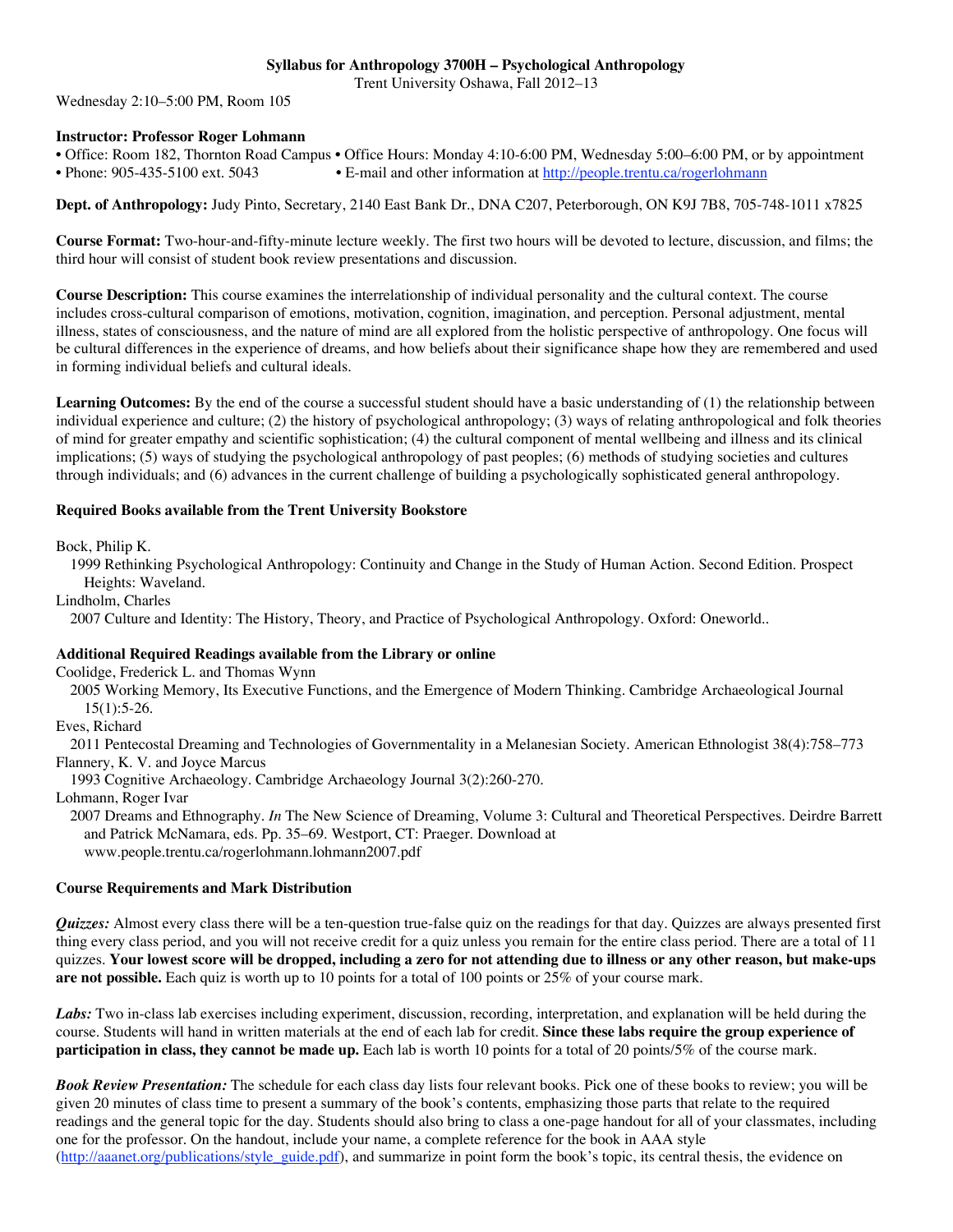which its thesis is based, and the name and a one-sentence summary of the content of each chapter. Your grade depends upon how well and accurately you communicate the book's main points to the class. The oral presentation and handout are each worth 40 points or 10% of the course mark, so in total, this assignment is worth 80 points or 20% of the course mark.

*Term Paper:* Write a 10–12 page research paper on any aspect of psychological anthropology, in 12 point type, double spaced, on numbered pages printed on both sides of the paper and stabled, without a cover page or binder. The marker will not read beyond 12 pages. Place your name, the title of your paper, the name of this course, and the date in the upper right corner of the first page. Your paper must have a clear thesis backed up by evidence from the psychological anthropological literature organized in a logical flow. Do not rely on quotes. You must refer to and properly cite ideas and data found in at least seven scholarly books and/or articles from refereed journals not among our assigned readings. Use AAA style citation and referencing. **You must stop in my office hours and get approval** for both your topic and your minimum of seven sources no later than October 31 to get credit for your term paper. When you come to see me, bring a sheet of paper with your proposed title, topic, and list of sources referenced in AAA style. The term paper is due in class on November 21, and is worth up to 100 points or 25% of the course mark.

*Final Exam:* The final will be scheduled during the exam period, and will cover all course materials including student book review presentations. It will be composed of multiple choice, matching, short answer, and essay questions, and is worth 100 points/25% of the course mark.

#### **Expectations and Policies**

**1) Punctuality**: Arrive and be settled in your seat by the beginning of class and to remain until the end of class. Unless you become ill, do not begin packing up books or stand to leave before the end of class.

**2) Attention and Courtesy in Class**: Anything you say in class should be directed to everyone in the room. Refrain from private conversations. Computers may be used in class **only** for taking notes. Messaging, game-playing, and web-surfing are not allowed. **3) E-mail Communication:** If you e-mail your professor, do so in a professional manner. Write courteously and clearly; avoid abbreviations and slang. Provide a summary of the e-mail topic in the Subject line. Use your Trent e-mail address.

**4) Handing In Assignments**: Homework assignments are to be presented to your instructor in person only, and are due during the class period on the deadline. Assignments turned in late or left without previous agreement will not be accepted.

**5) Missed Exams**: Students are responsible to take the exams at the scheduled times. Make up exams are only entertained in emergencies. The decision whether to offer one rests with the instructor. Any make up exam will be offered once, in essay format. **6) Academic Integrity**: Academic dishonesty, which includes plagiarism and cheating, is an extremely serious academic offence and carries penalties varying from a 0 grade on an assignment to expulsion from the University. Definitions, penalties, and procedures for dealing with plagiarism and cheating are set out in Trent University's *Academic Integrity Policy*. You have a responsibility to educate yourself—unfamiliarity with the policy is not an excuse. You are strongly encouraged to visit Trent's Academic Integrity website to learn more: www.trentu.ca/academicintegrity.

**7) Access to Instruction**: It is Trent University's intent to create an inclusive learning environment. If a student has a disability and/or health consideration and feels that he/she may need accommodations to succeed in this course, the student should contact the Disability Services Office (Trent Oshawa office, Room 111, 905-435-5100, *disabilityservices@trentu.ca*) as soon as possible. For more details, see "Access to Instruction" on p. 14 of the 2012–2013 Academic Calendar.

**8) Illnesses and Emergencies**: If an emergency impacts your coursework, it is your responsibility to contact the instructor as soon as possible to discuss whether it would be in your best interest to drop the course or to arrange an alternative assignment or deadline. Any changes must be supported by documentation verifying sufficient cause, and settled in writing. See http://trentu.ca/academicpetitions. **9) Withdrawing from the Course**: Please see the Trent University academic calendar for University Diary dates, Academic Information and Regulations, and University and departmental degree requirements. Last date to withdraw from Fall courses without academic penalty in 2012–13 is November 6, 2012.

**10) Please see the Trent University academic calendar** for University Diary dates, Academic Information and Regulations, and University and departmental degree requirements. http://www.trentu.ca/calendar/

**11) Anthropology Guidelines:** Workshop/lab assignments will not be accepted in the anthropology office. All assignments will be collected and handed back in class or may be dropped off or picked up in the faculty offices during their office hours. The Anthropology Department will not accept assignments by fax or e- mail and is not responsible for missing assignments if they are dropped off in the Department office.

**12) Faith Dates/Examination Periods:** Students who wish to observe their cultural religious holidays during the scheduled examination periods should notify the Registrar's Office in writing by Monday, October 1st. The Registrar's Office will, wherever possible, incorporate these exceptions into the scheduling of examinations. Where it is not possible to do so, the student should notify the instructor in order to make alternative arrangements.

**13) Research with Human Subjects:** All research involving the use of human subjects requires advance approval from the Departmental Ethics Committee.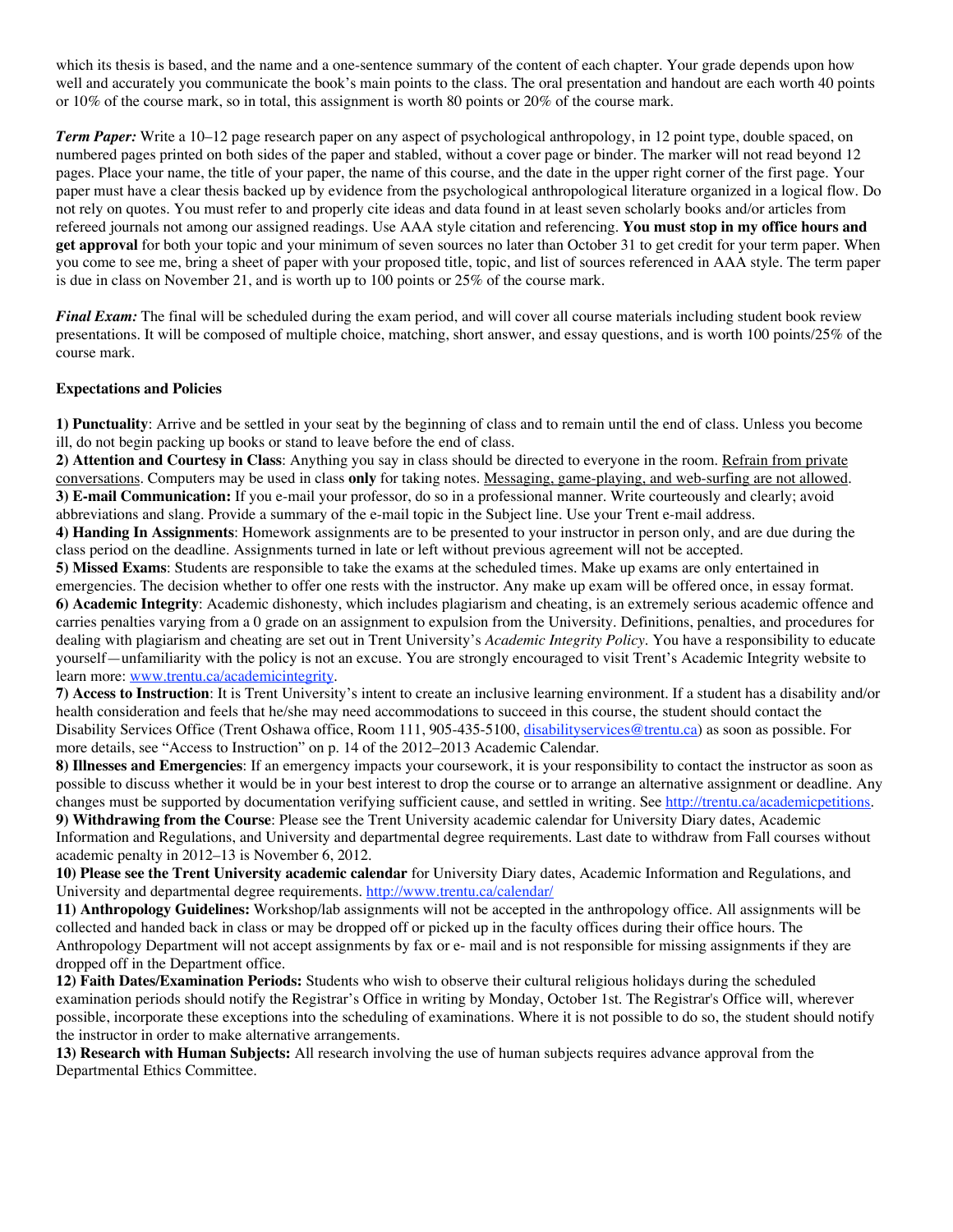| <b>Course Schedule</b> |                                                                                                                                                                |                                                                                                |                                                                                                                                   |                                       |
|------------------------|----------------------------------------------------------------------------------------------------------------------------------------------------------------|------------------------------------------------------------------------------------------------|-----------------------------------------------------------------------------------------------------------------------------------|---------------------------------------|
| Date                   | <b>Topic</b>                                                                                                                                                   |                                                                                                | <b>Reading</b>                                                                                                                    | <b>Assignment</b>                     |
|                        | Sept 12 Anthropological Perspectives on the Mind<br>Film: Culture and Personality (30 min)                                                                     |                                                                                                | 67 pages: L 3-70                                                                                                                  | Quiz 1                                |
|                        | Sept 19 Origins of Psychological Anthropology<br>Devereux, George                                                                                              |                                                                                                | 68 pages: B 1-44; L 73-97                                                                                                         | Quiz 2                                |
|                        | 1969[1951] Reality and Dream: Psychotherapy of a Plains Indian. Garden City: Anchor.<br>Freud, Sigmund                                                         |                                                                                                |                                                                                                                                   |                                       |
| Róheim, Geza           |                                                                                                                                                                |                                                                                                | 1975[1930] Civilization and its Discontents. London: Hogarth Press and the Institute of Psycho-analysis.                          |                                       |
|                        | Lincoln, Jackson Steward<br>1935 The Dream in Primitive Cultures. London: Cresset Press.                                                                       |                                                                                                | 1950 Psychoanalysis and Anthropology: Culture, Personality and the Unconscious. New York: International Universities Press.       |                                       |
|                        | Sept 26 Culture and Personality<br>Film: Margaret Mead: An Observer Observed (85 min)<br>Benedict, Ruth<br>1934 Patterns of Culture. Boston: Houghton Mifflin. |                                                                                                | 112 pages: B 45-116; L 97-138                                                                                                     | Quiz 3                                |
| Du Bois, Cora          | Mead, Margaret<br>1963[1935] Sex and Temperament in Three Primitive Societies. New York: Morrow.<br>Wallace, Anthony F. C.                                     |                                                                                                | 1960 The People of Alor: A Social-Psychological Study of an East Indian Island. Cambridge: Harvard University Press.              |                                       |
|                        | 1970 Culture and Personality. New York: Random House.                                                                                                          |                                                                                                |                                                                                                                                   |                                       |
| Oct 3                  | <b>Psychocultural Adaptations in Cultural Contexts</b><br>Film: Secrets of the Psychics (60 min)<br>Herdt, Gilbert H.                                          |                                                                                                | 67 pages: B 117-156; L 139-167                                                                                                    | Quiz 4                                |
|                        | 1981 Guardians of the Flutes: Idioms of Masculinity. New York: Columbia University Press.                                                                      |                                                                                                |                                                                                                                                   |                                       |
|                        | Ingham, John M.<br>1996 Psychological Anthropology Reconsidered. Cambridge: Cambridge University Press.                                                        |                                                                                                |                                                                                                                                   |                                       |
|                        | Spiro, Melford E. and Auidrey G. Spiro<br>1958 Children of the Kibbutz. Cambridge: Harvard University Press.                                                   |                                                                                                |                                                                                                                                   |                                       |
|                        | Stephen, Michele<br>1995 A'aisa's Gifts: A Study of Magic and the Self. Berkeley: University of California Press.                                              |                                                                                                |                                                                                                                                   |                                       |
| Oct 10                 |                                                                                                                                                                | <b>From Agency to Social Structure and Back</b><br>Film: Who Killed the Electric Car? (92 min) | 99 pages: B 157-190; L 168234                                                                                                     | Quiz 5                                |
| Kracke, Waud           |                                                                                                                                                                |                                                                                                | 1978 Force and Persuasion: Leadership in an Amazonian Society. Chicago: University of Chicago Press.                              |                                       |
|                        | Lave, Jean and Etienne Wenger<br>Scheper-Hughes, Nancy                                                                                                         |                                                                                                | 1991 Situated Learning: Legitimate Peripheral Participation. Cambridge: Cambridge University Press.                               |                                       |
|                        | Throop, C. Jason                                                                                                                                               |                                                                                                | 1992 Death Without Weeping: The Violence of Everyday Life in Brazil. Berkeley: University of California Press.                    |                                       |
|                        |                                                                                                                                                                |                                                                                                | 2010 Suffering and Sentiment: Exploring the Vicissitudes of Experience and Pain in Yap. Berkeley: University of California Press. |                                       |
| Oct 17                 | <b>Consciousness: Cognition and Perception</b>                                                                                                                 |                                                                                                | 61 pages: B 191-222; L 235-265                                                                                                    | Quiz 6<br><b>Trance Induction Lab</b> |
|                        | Berland, Joseph C.<br>Goodman, Felicitas D.                                                                                                                    |                                                                                                | 1982 No Five Fingers Alike: Cognitive Amplifiers in Social Context. Cambridge: Harvard University Press.                          |                                       |
| Neisser, Ulric         |                                                                                                                                                                |                                                                                                | 1988 How About Demons?: Possession and Exorcism in the Modern World. Bloomington: Indiana University Press.                       |                                       |
| Shore, Bradd           |                                                                                                                                                                |                                                                                                | 1976 Cognition and Reality: Principles and Implications of Cognitive Psychology. San Francisco: W. H. Freeman.                    |                                       |
|                        |                                                                                                                                                                |                                                                                                | 1996 Culture in Mind: Cognition, Culture, and the Problem of Meaning. Oxford: Oxford University Press.                            |                                       |
|                        | Reading Week                                                                                                                                                   |                                                                                                |                                                                                                                                   |                                       |